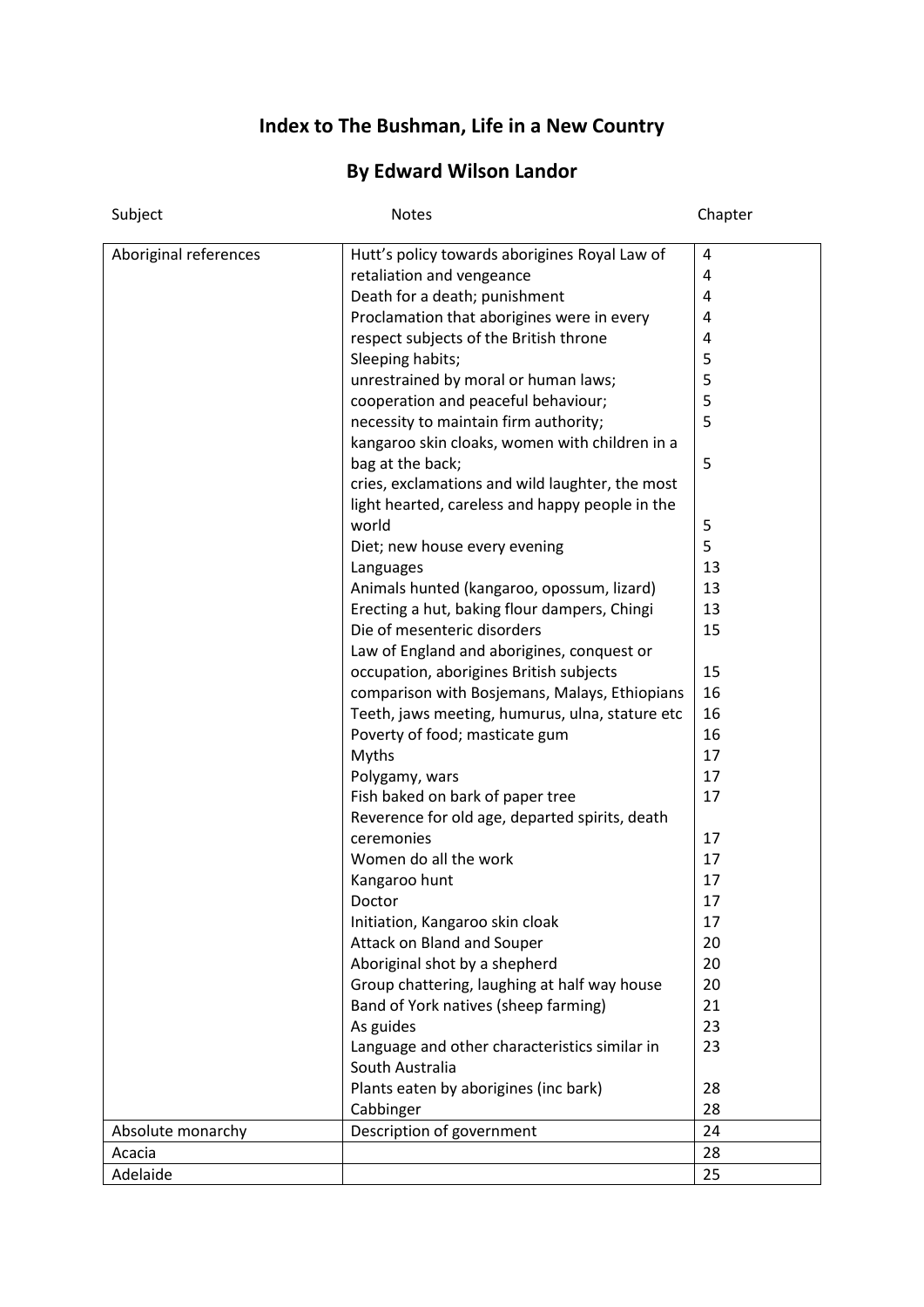| Admiralty                   |                                                      | 30             |
|-----------------------------|------------------------------------------------------|----------------|
| <b>Advocate General</b>     | And Maria Martin                                     | 19             |
| Agricultural Society of WA  | Improvements, implements                             | 6              |
| Aguiadente                  | Liquor sold in Trinidad                              | 3              |
| Aird, Lieutenant            | Commander                                            | 25             |
| Anadenia                    |                                                      | 28             |
| Anak                        |                                                      | 11             |
| Andrews, A                  |                                                      | 30             |
| Andrews, Mr                 |                                                      | 25             |
| Andrews, Walter & Henrietta | Sued Landor over killing their chickens <sup>1</sup> | 11             |
| Andromeda                   |                                                      | 11             |
| Anglican Church             | Bishopric in South Australia                         | 9              |
| Anglo-Saxon law             |                                                      | 15             |
| Annen Polka                 |                                                      | 10             |
| Armstrong, Francis          | Quoted                                               | 17             |
| <b>Arrowsmith River</b>     |                                                      | 31             |
| <b>Arthur River</b>         | Crossed on Henry's expedition with Lefroy            | 23             |
| Arthur's Head               |                                                      | 30             |
| Augusta                     |                                                      | 30             |
| Australind                  | Storm                                                | 22             |
|                             | Story to come                                        | 29             |
|                             | Described                                            | 31             |
| Avon River                  |                                                      | 20             |
|                             | Sheep on the Avon                                    | 21             |
| $B$ , M $r^2$               | Friend of Landor                                     | 13             |
| Badgee-badgee               |                                                      | 28             |
| <b>Balladong Farm</b>       | Farm with 3,000 acres, good farm house,              |                |
|                             | excellent barn and out-buildings                     | $\overline{7}$ |
|                             | High rent                                            | 20             |
| <b>Bandicoots</b>           | Hunted for                                           | $\overline{7}$ |
| <b>Banksia trees</b>        | <b>Between Perth and Fremantle</b>                   | $\overline{4}$ |
|                             | <b>Canning River</b>                                 | 13             |
| Barrataria                  |                                                      | 19             |
| barilla                     |                                                      | 28             |
| <b>Basques</b>              |                                                      | 16             |
| Batavia                     |                                                      | 30             |
| Beagle, HMAS                |                                                      | 25, 31         |
| <b>Beer</b>                 | Home-brewed                                          | 21             |
| <b>Beaufort River</b>       |                                                      | 23             |
| <b>Berries</b>              |                                                      | 28             |
| Beverley                    |                                                      | 6              |
| <b>Bible</b>                | Jeremiah                                             | 21             |
| <b>Biscayans</b>            |                                                      | 16             |
| Bin-dir-woor                | Noongar mythological son                             | 17             |
| <b>Bivouac</b>              | At Canning River, description                        | 13, 26         |
| Blackboys                   | Used for fires                                       | 10             |
|                             | Description; use as thatch and fodder                | 28             |
|                             |                                                      |                |

 $<sup>1</sup>$  Perth Gazette and Western Australia Journal, 23 April 1842, p.2 and Inquirer, 27 April 1842, p.4.</sup>

1

<sup>&</sup>lt;sup>2</sup> RH Bland, RM Brown (Fremantle Magistrate), P Brown (Colonial Secretary)?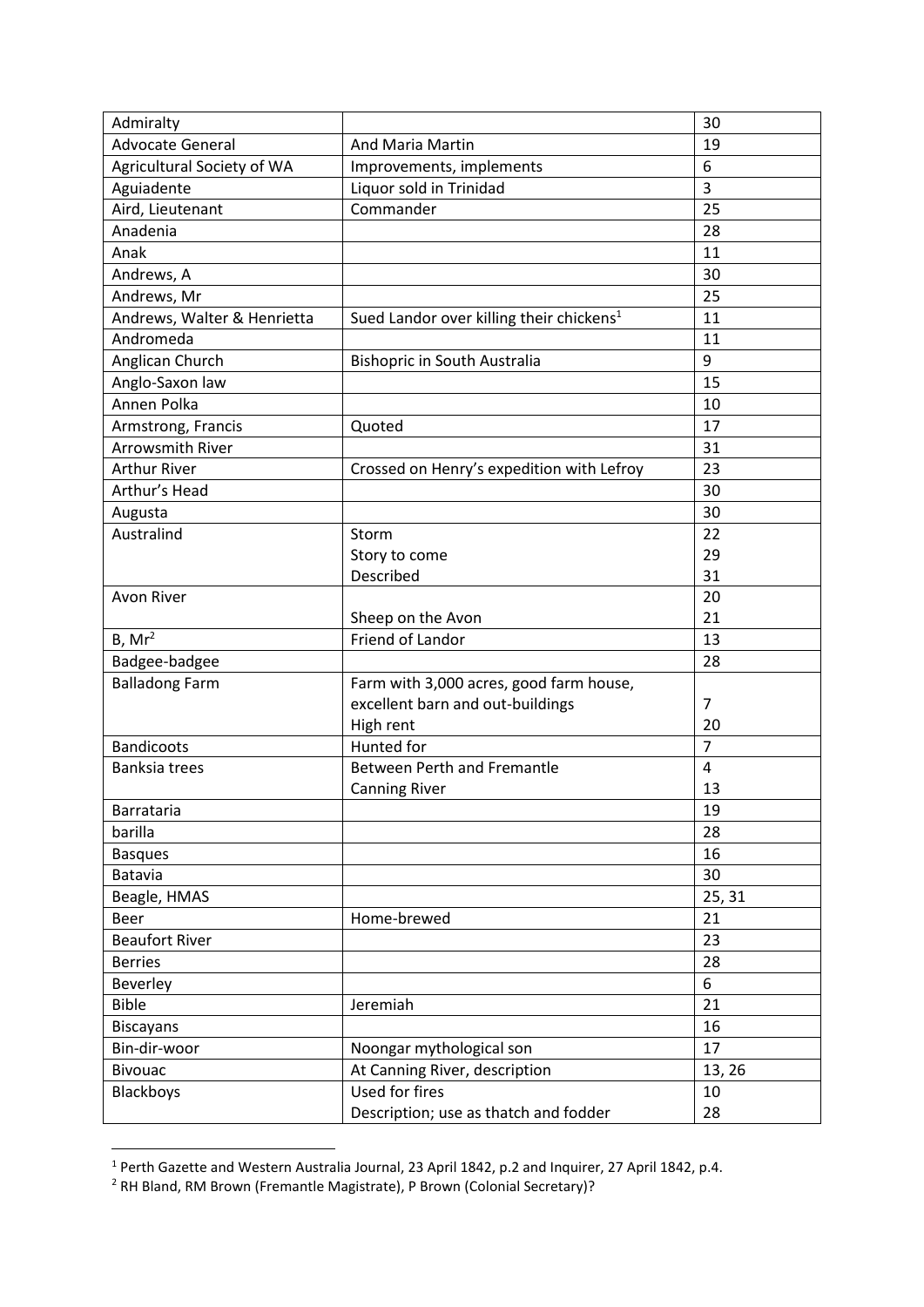| <b>Black swans</b>       | At lake two hours from Fremantle          | 5              |
|--------------------------|-------------------------------------------|----------------|
| <b>Black wattle</b>      |                                           | 23             |
| Blake, Michael           | Description of Irish settler <sup>3</sup> | 12             |
| Bland                    | <b>Attack at Green Mount</b>              | 20             |
|                          | Owner of farm rented                      | 20             |
| Blumenbach               | Egyptian mummies                          | 16             |
| <b>Boating</b>           |                                           | $\overline{7}$ |
|                          |                                           | 11             |
|                          | Nearly sinking in the Fair Maid of Perth  | 22             |
|                          | Pleasure boats                            | 29             |
| <b>Boatmen</b>           | Making fortunes                           | $\overline{7}$ |
| <b>Boletus</b>           | See Yam                                   | 28             |
| Bond, Mr                 | Of cabinet makers Gillows & Co            | 30             |
| Boorbana                 | A spring                                  | 28             |
| Boregarup                |                                           | 31             |
| <b>Bosjemans</b>         | Of South Africa compared with aborigines  | 15             |
| Botany                   | Of Western Australia                      | 28             |
| <b>Brama</b>             |                                           | 20             |
| <b>Bramble</b>           | Surveying vessel                          | 25             |
| <b>Brasenose</b>         |                                           | 21             |
| <b>Breakwater</b>        | Need for a                                | 19             |
| <b>Bridge</b>            | Paying for the cost of                    | 18             |
|                          | Defective                                 | 19             |
| <b>Brisbane</b>          |                                           | 25             |
| Brockman, J              | Property next to Moore's in Guildford     | 8              |
| <b>Brunswick River</b>   |                                           | 31             |
| Brush turkey             |                                           | 20             |
| Brushwood swamp          |                                           | 28             |
| <b>Buckingham Palace</b> |                                           | 10             |
| <b>Bullocks</b>          | Purchased                                 | $\overline{7}$ |
| <b>Bullock cart</b>      | Also see wagon                            | 13             |
|                          | Mr K                                      | 21             |
|                          | Canning                                   | 26             |
| <b>Bull's Creek</b>      |                                           | 22             |
| <b>Bulrush</b>           |                                           | 28             |
| <b>Bunbury</b>           | Whaling, tuart tree                       | 30             |
| <b>Buttack</b>           |                                           | 28             |
| <b>Butter</b>            | Price, half a crown a pound               | 5              |
| Cabbinger                | Aboriginal                                | 28             |
| Cairncross Island        | Best station for wood and water           | 25             |
| Cajeput oil              |                                           | 30             |
| Calcutta                 |                                           | 30             |
| <b>Canning River</b>     | Soil                                      | 6              |
|                          | Hunting and description                   | 13             |
|                          | Settler living there <sup>4</sup>         | 13             |

<sup>&</sup>lt;sup>3</sup> Blake is a fictitious name and all the names in the chapter appear to be fictitious, but the person described as Michael Blake bears a resemblance in many respects to Michael Quinn (the compiler's great great grandfather) who was an Irishman in the 21<sup>st</sup> regiment stationed in Hobart for 7 years then transferred to Western Australia who became a settler. Michael Quinn did not die until 1876.

<sup>4</sup> Perhaps Cheltenham Farm.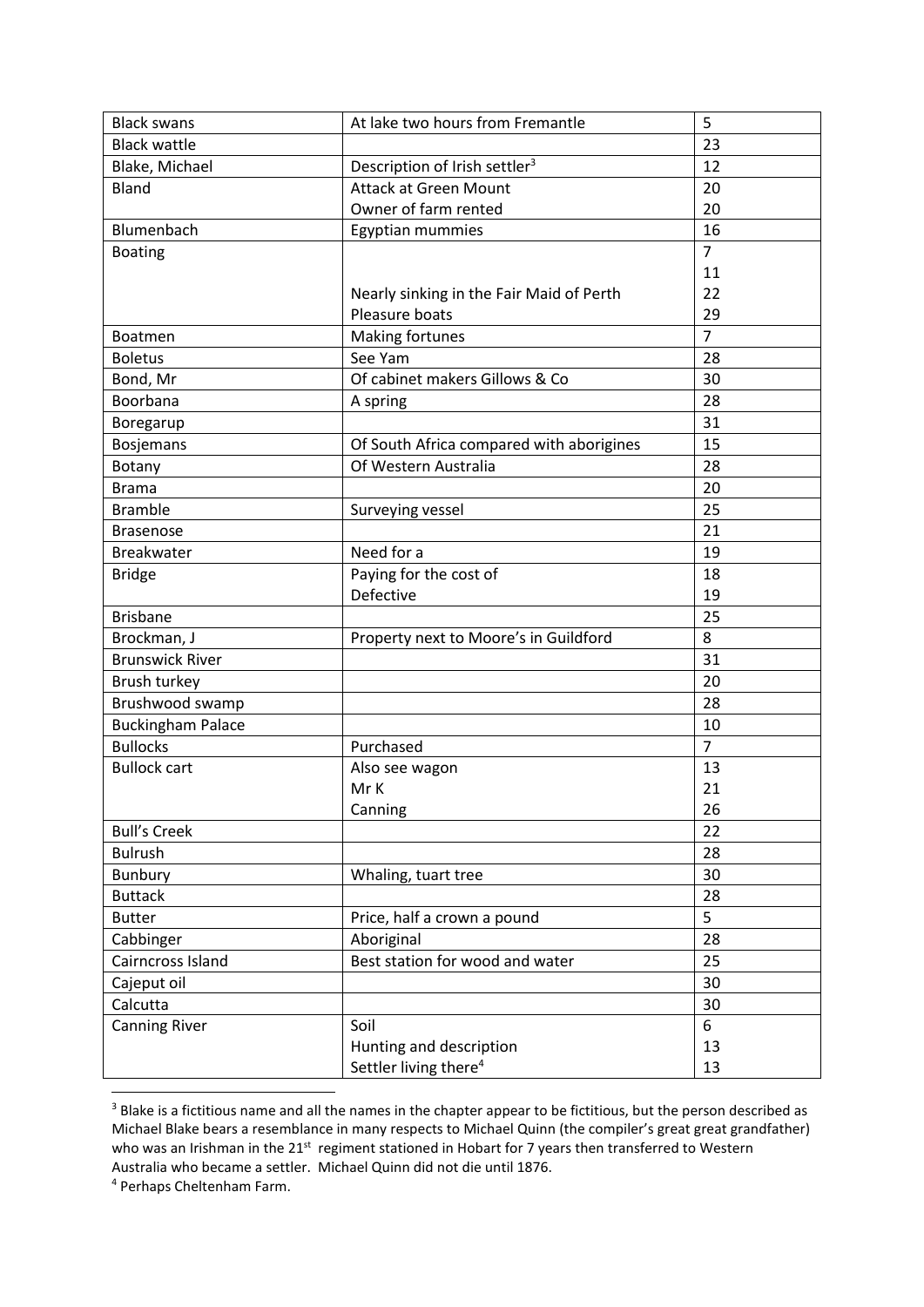|                                | <b>Boating</b>                              | 22                      |
|--------------------------------|---------------------------------------------|-------------------------|
|                                | <b>Hell's Gates</b>                         | 22                      |
|                                | Mount Henry                                 | 22                      |
|                                | Trip with the Governor                      | 31                      |
| Cantonment                     | An abandoned house on the Swan;             | 4                       |
|                                | View from                                   | 5                       |
| Cape Chatham                   |                                             | 23                      |
| Cape of Good Hope              | Mares purchased from                        | 20                      |
|                                | Four or five weeks sail                     | 30                      |
| Cape Lewin                     |                                             | 25, 30                  |
| Cape Possession                |                                             | 25                      |
| Cape Rosso                     |                                             | 25                      |
| Cape Verde Islands             | Going past on way to WA; floating seaweed   | $\overline{2}$          |
| Carnac Island                  | Rabbits and mutton birds                    | $\overline{\mathbf{4}}$ |
| Carrot, wild                   | wine                                        | 28                      |
| Castlereagh                    | Ship                                        | 25                      |
| Catholic Church                | Bishop and a dozen priests                  | 9                       |
| Caucasian                      | Compared to aborigines                      | 16                      |
| Causeway                       |                                             | 13                      |
| Ceylon                         |                                             | 25                      |
|                                | Only 20 days from Western Australia         | 30                      |
|                                | Takes sandalwood                            | 30                      |
| Chenopodium                    |                                             | 28                      |
| Chickens                       | "Dragons" eating vegetable seeds            | 11                      |
| China                          |                                             | 30                      |
|                                | Ultimate destination for sandalwood         | 30                      |
| Chinese                        |                                             | 16                      |
| Chingi                         | Terror of natives                           | 13                      |
|                                | The evil spirit                             | 17                      |
| Challenger, HMAS               |                                             | 30                      |
| <b>Challoner &amp; Fleming</b> | Liverpool, timber importers                 | 30                      |
| Champion                       | Schooner                                    | 25                      |
| Champion Bay                   |                                             | 31                      |
| Charles IX                     |                                             | 11                      |
| Cholera                        | Asiatic                                     | 21                      |
| Clarence                       |                                             | 17, 29                  |
| Clergymen                      | Six in the Colony                           | 9                       |
| Clifton, M Waller              |                                             | 31                      |
| Climate                        |                                             | 23                      |
|                                | More genial, more devine than that of Italy | 29                      |
| Clothing                       | Coarsest garments, brown Holland, printed   | 10                      |
|                                | cotton                                      |                         |
| Coal                           |                                             | 25, 30                  |
| Coal mine                      | Claim                                       | 19                      |
| Coastal country                | Desert unsuitable for agriculture           | 6                       |
| Cobbler                        | Fish                                        | 30                      |
| Cockatoo                       | White and black, common to Western and      | 23                      |
|                                | South Australia                             |                         |
| Cockburn Sound                 |                                             | 30                      |
| <b>Collie River</b>            |                                             | 31                      |
|                                |                                             |                         |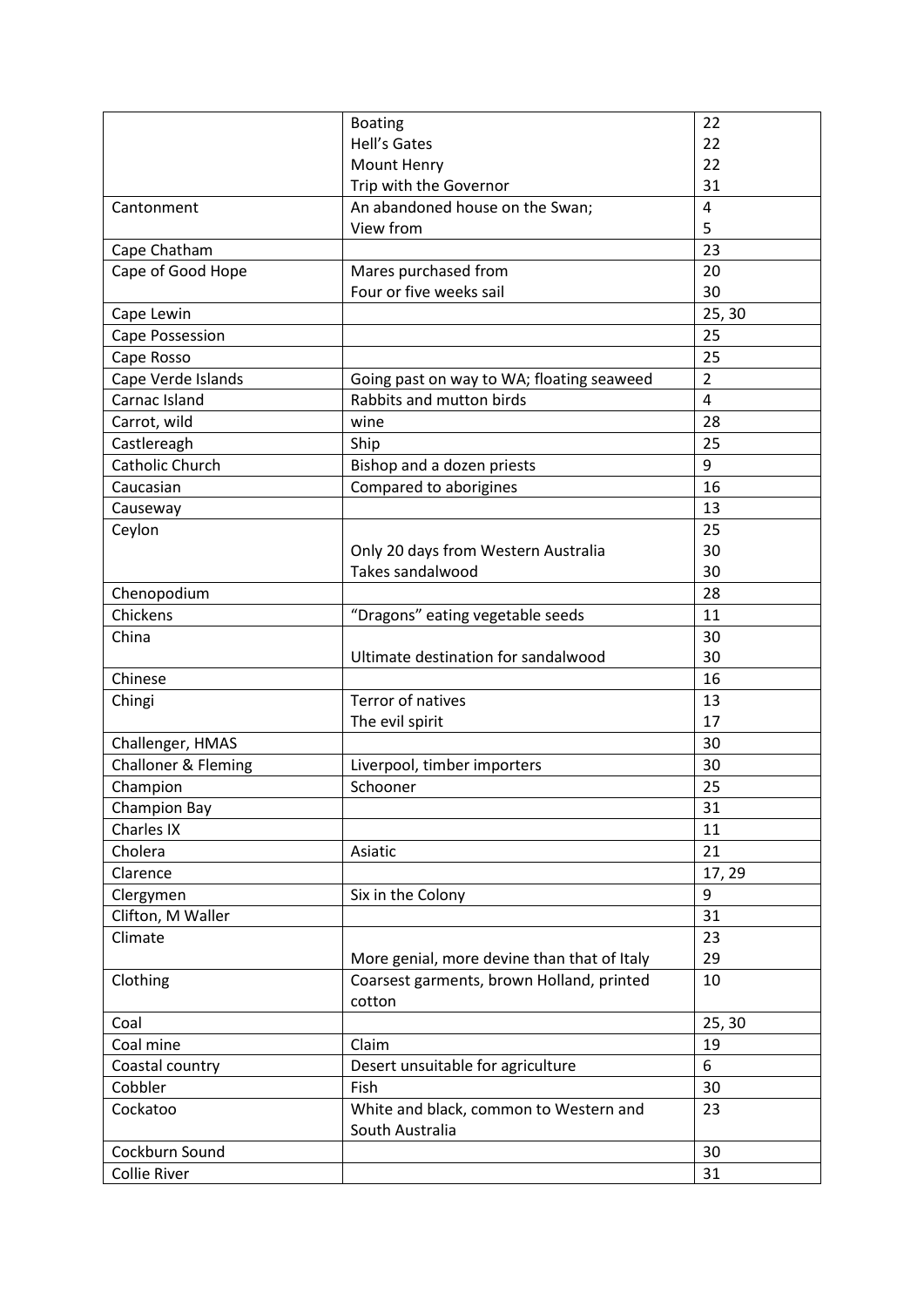| <b>Colonial Government</b>       | Purpose is to make the colonies useful to                                   | Preface    |
|----------------------------------|-----------------------------------------------------------------------------|------------|
|                                  | England, for their produce and resources                                    |            |
| <b>Colonial Secretary</b>        |                                                                             | 19, 25     |
| Comet                            | <b>March 1844</b>                                                           | 27         |
| Commissariat chest               | Debt                                                                        | 18, 19     |
| Commissioners                    | Of Civil Court, of Court of Requests <sup>5</sup>                           | 19         |
| Complaints                       | Against public officers                                                     | 19         |
| Compositae                       |                                                                             | 28         |
| Conna                            |                                                                             | 28         |
| Connospermum                     |                                                                             | 28         |
| Constantia                       |                                                                             | 30         |
| Conversation                     | Crops and colonial politics, literature and the<br>latest news from England | 10         |
| Convicts                         | and transportation                                                          | 24         |
| Cook, Captain                    |                                                                             | 15         |
| Copper                           |                                                                             | 23, 25, 30 |
| Corbeding                        | Sheep moved to                                                              | 21         |
| Cormorants                       |                                                                             | 4          |
| Corn-land                        |                                                                             | 30         |
|                                  | Singleton has more corn and cattle that he can                              |            |
|                                  | sell                                                                        | 31         |
| Cotton                           |                                                                             | 30         |
| Coutts, Miss Burdett             |                                                                             | 9          |
| Cowits                           | Native boy taken east with Lefroy <sup>6</sup>                              | 23         |
| Dalarn                           | lake                                                                        | 28         |
| Dale                             | Fertile                                                                     | 6          |
|                                  | For flocks and herds                                                        | 20         |
|                                  | Sheep moved from the Dale to the Avon                                       | 21         |
| Dale, Robert                     |                                                                             | 27         |
| Damar                            | Species of kangaroo                                                         | 28         |
| Dambeling                        |                                                                             | 23         |
| Damper                           | George makes                                                                | 21<br>31   |
| Dandalup<br><b>Darling Hills</b> |                                                                             | 6, 28      |
|                                  | Or Range<br>Geologically recent                                             | 23         |
| Davus                            |                                                                             | 21         |
| Death                            | <b>Statistics</b>                                                           | 27         |
| Dinely, WP                       | Surgeon of Fremantle Gaol                                                   | 27         |
| Dioeceae                         | See Yam                                                                     | 28         |
| Discontent                       | Discontent and repining in the Colony                                       | 8          |
| <b>Diseases</b>                  | Rare                                                                        | 29         |
|                                  |                                                                             |            |
| Doatta                           | Bark eaten by aborigines                                                    | 28         |
| Dockyard                         | Government (at Port Gladstone)                                              | 25s        |
| Doctor                           | Reference to Henry Landor                                                   | 21         |
| Dogs                             |                                                                             | 20         |
| Dooda-mya                        | Abode of dogs, valley of rocks north of Perth                               | 17         |
| Doronup                          | Noongar mythological mother                                                 | 17         |

 5 Landor became a Commissioner of the Court of Requests in November 1842. 6 Inquirer and Commercial News 30 September 1863, p.4.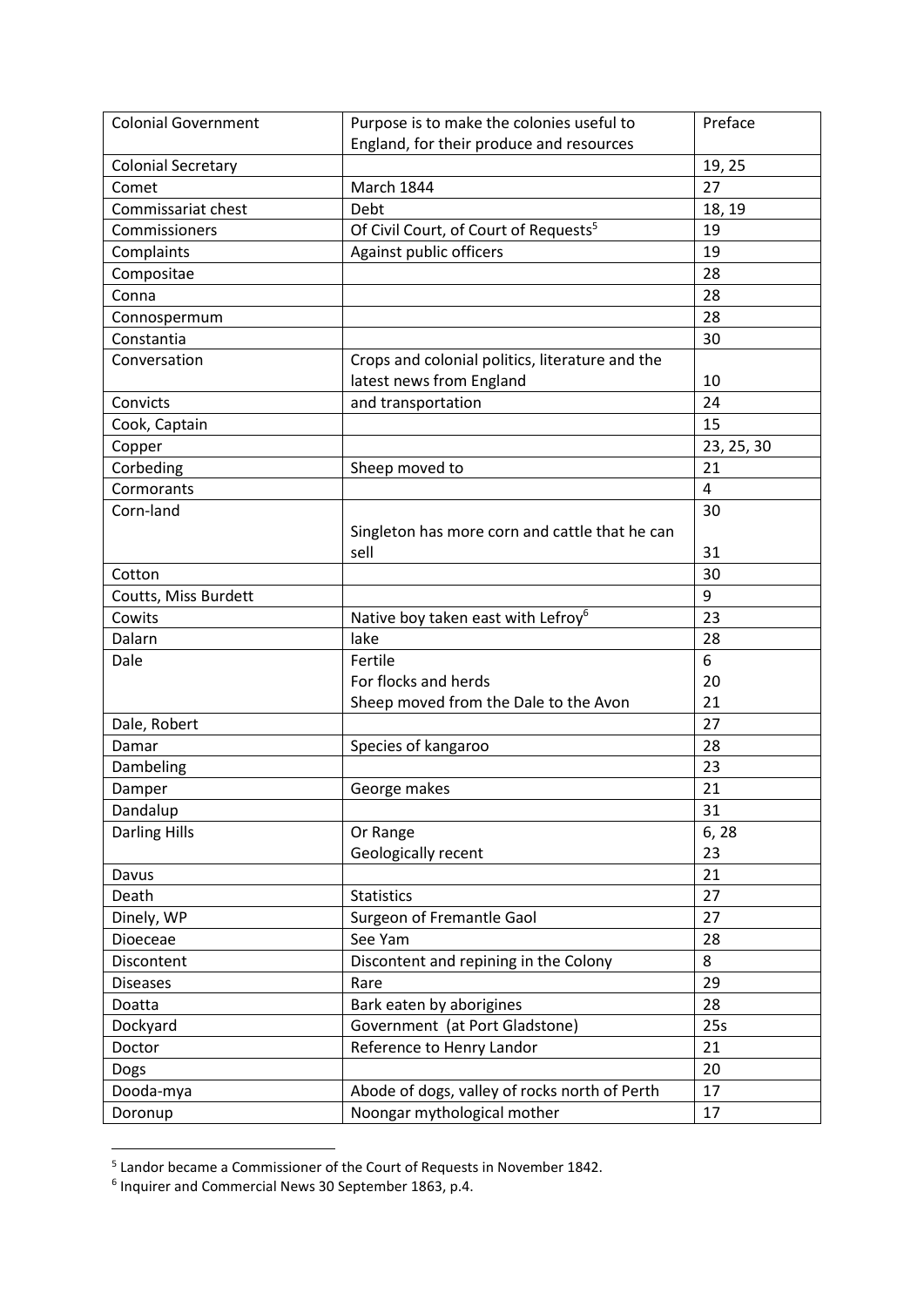| Downing Street           |                                               | 25               |
|--------------------------|-----------------------------------------------|------------------|
| <b>Dragons</b>           | Winged monsters (chickens)                    | 11               |
| <b>Dried fruits</b>      |                                               | 30               |
| <b>Droughts</b>          | Absence of                                    | 29               |
| Drummond, James          |                                               | 28               |
| Drummond, John           | Of Hawthornden, extensively quoted            | 28               |
| Drummond, Johnston       |                                               | 28               |
| Dryandra                 | floribunda                                    | 28               |
| <b>Dryness</b>           | And Evaporation                               | 26               |
| <b>Ducks</b>             |                                               | 5, 7, 15, 22, 28 |
| Duke                     | Of Wellington                                 | 11               |
| E                        | Presumably Edward                             | 21               |
| Eastern Islands          |                                               | 30               |
| Egyptian mummies         | Jaws compared with aboriginal jaws            | 16               |
| Emigrants                | Categorised: adventurous, broken and wastrels | $\mathbf{1}$     |
| Emu                      | Hunting with dogs                             | 26               |
|                          | Hunting                                       | 29               |
| England                  | Return to                                     | 10               |
| Epacrideae               |                                               | 28               |
| Epsom                    |                                               | 20               |
| Equality                 | The man who drives his own cart or sows the   | 10               |
|                          | seed he has purchased is treated as an equal  |                  |
| Eryngo                   |                                               | 28               |
| Erythraea Australis      |                                               | 28               |
| Esquimaux                |                                               | 16               |
|                          | Progeny of                                    | 24               |
| Ethiopian                | Compared with aborigines                      | 16               |
| Eucalyptus               |                                               | 13               |
|                          | Some species described                        | 28               |
| Euclid                   |                                               | 21               |
| Exeter Hall <sup>7</sup> |                                               | 4, 5, 15         |
| Eyre, Mr <sup>8</sup>    |                                               | 23               |
| Falcons                  | <b>Falco Nypolencus</b>                       | 28               |
| Fair Maid of Perth       | Landor's boat that nearly sank                | 22               |
| Farming                  | Slovenly system of;                           | 6                |
|                          | Settlers know nothing about farming           | 6                |
|                          | Need to purchase stock, pay labourers         | 8                |
|                          | Smallest lot allowed 640 acres                | 20               |
| Fata Morgana             |                                               | 31               |
| Ferguson, Dr             | Australind                                    | 27               |
| Fish                     | Fishing at Fremantle, caught mullet           | 5                |
|                          | Little fish                                   | $\overline{7}$   |
|                          | Fishing                                       | 29               |
|                          | Full description of different fish            | 30               |
| Fleas                    | In Fremantle                                  | 5                |
| Flour                    |                                               | 21               |

 $7$  The hall in London, completed in 1830 which was used by anti-slavery and other welfare and beneficial societies.

<sup>&</sup>lt;sup>8</sup> Edward John Eyre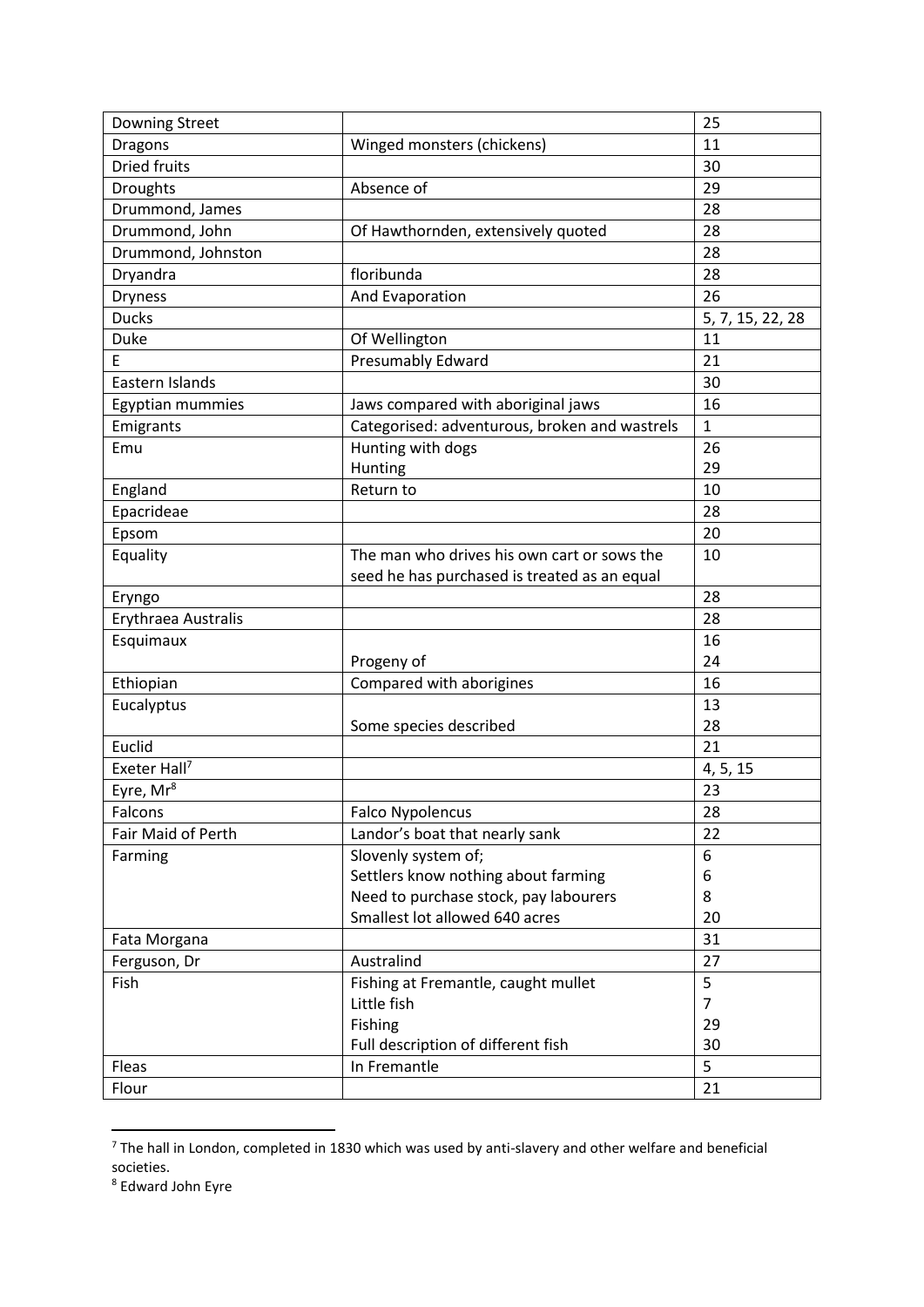| Fly, the                |                                                     | 25             |
|-------------------------|-----------------------------------------------------|----------------|
| Fodder                  | Blackboys                                           | 28             |
| <b>Franciscos Hotel</b> | In Fremantle, served French dishes and claret       | $\overline{4}$ |
| Fremantle               | Twinkling lights, description of houses, first seat | $\overline{4}$ |
|                         | of government, transition to Perth                  | 4              |
|                         | Lake with birds to shoot nearby                     | 5              |
|                         | Ferry and John the Pole                             | 6              |
|                         | Port                                                | 25             |
|                         | Proximity to Africa, India etc                      | 30             |
|                         | Arthur's Head and whales                            | 30             |
| French                  |                                                     | 11             |
|                         | <b>Naturalists</b>                                  | 26             |
|                         | The French "would make lasting improvements         |                |
|                         | [to Western Australia if it were their colony]      | 30             |
| Freshwater Bay          | Sandy beach;                                        | 6              |
|                         | Wooded                                              | $\overline{7}$ |
|                         | Described                                           | 22             |
| Frog                    | Dreadful sounds                                     | $\overline{7}$ |
|                         | Myth                                                | 17             |
| Fruit                   | Cheap                                               | 29             |
| Fucus amylaeceus        |                                                     | 28             |
| Funeral                 | Everyone of all classes attend                      | 6              |
| Fungi                   |                                                     | 28             |
| gallinules              | Water hens                                          | 28             |
| Gantheaume Bay          |                                                     | 35             |
| Garden Island           |                                                     | $\overline{4}$ |
| Geographe Bay           |                                                     | 30             |
| Geology                 | Primary formation                                   | 13             |
|                         | "Not very interesting"                              | 23             |
| German tinder           |                                                     | 28             |
| Gilbert, Mr             |                                                     | 28             |
| Gillows & Co            | London cabinet makers                               | 30             |
| Gipsy                   |                                                     | 16             |
| Gold                    |                                                     | 23             |
| Gooseberry              |                                                     | 28             |
| Gould                   |                                                     | 28             |
| Gordon River            |                                                     | 23             |
| Government              | How the colony is governed, Colonial Secretary,     | 18             |
|                         | Executive Council, Attorney General, national       |                |
|                         | debt, Commissariat, the equivalent of Royal         |                |
|                         | Court, Government house                             |                |
|                         | Role of Governor                                    | 19             |
|                         | Surplus                                             | 19             |
|                         | Absolute monarchy                                   | 24             |
|                         | Restrictions, taxes and duties                      | 24             |
|                         | Land purchase policy                                | 24             |
|                         | Bill for Government in Western Australia (1846)     | 24             |
| <b>Government House</b> | <b>Balls</b>                                        | 10             |
| Governor                | The object to discharge "wrongs, sorrows,           |                |
|                         | wants, troubles, distractions, follies and          |                |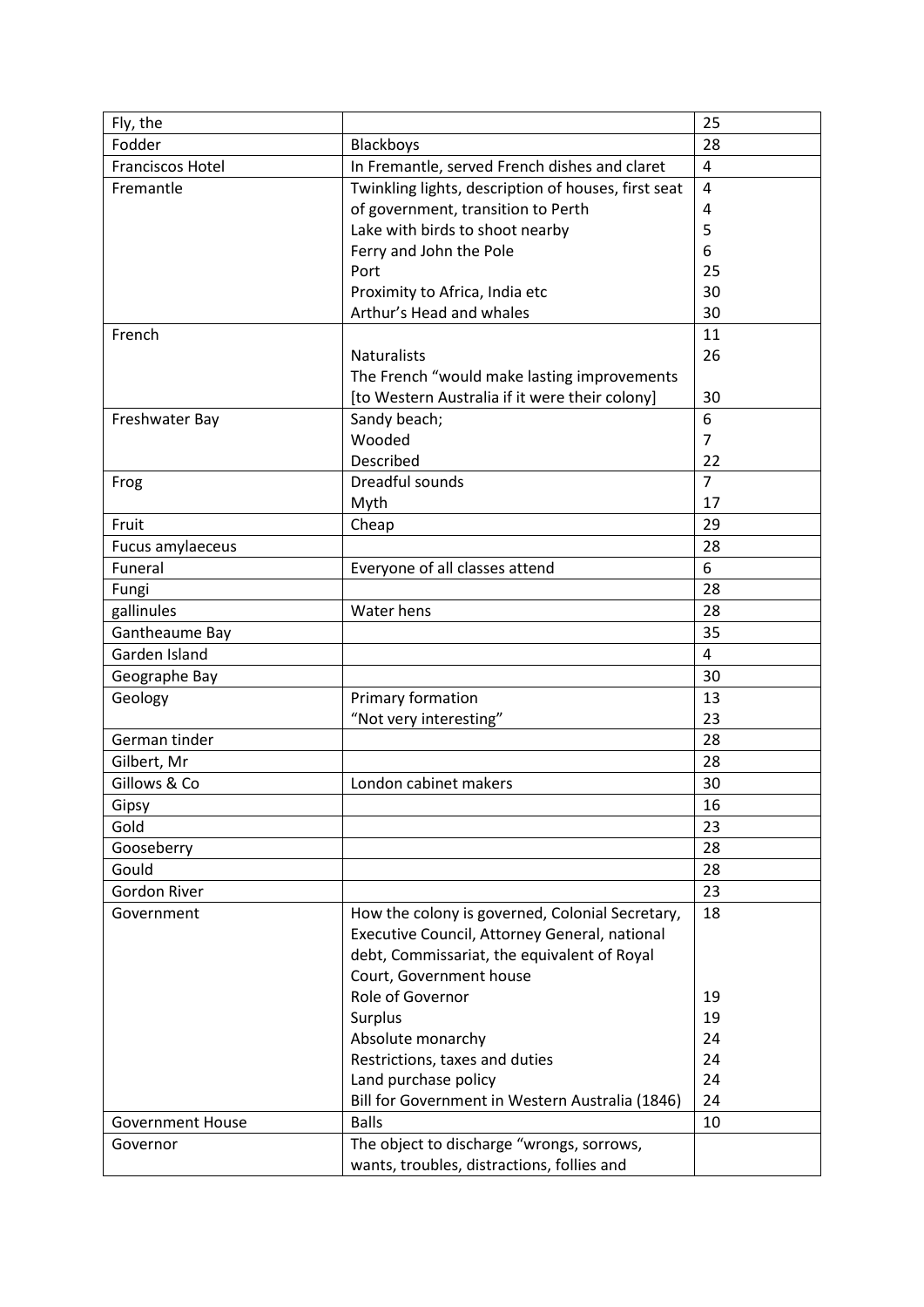|                        | unreasonable expectations"                         | 19             |
|------------------------|----------------------------------------------------|----------------|
|                        | Asks Landor to accompany him to Australind         | 31             |
| Grapes                 |                                                    | 30             |
| Grass tree             | Or Xanthorea described                             | $\overline{4}$ |
| Grasses                |                                                    | 28             |
| Greek                  | <b>Bland and Souper</b>                            | 16             |
| <b>Green Mount</b>     |                                                    | 20             |
| Greek plays            |                                                    | 21             |
| Grey, Captain          |                                                    | 31             |
| Grey, Earl             | Secretary of State for the Colonies                | 24             |
| Guardine               |                                                    | 28             |
| Guildford              | Clay;                                              | 6              |
|                        | Roads to Guildford heavy; boating to               | 7              |
|                        | Ride through, good roads                           | 8              |
|                        | Passing through                                    | 20             |
| Guns                   | Listed                                             | $\overline{2}$ |
|                        |                                                    | 11             |
|                        | Hunting for cattle                                 | 13             |
| H, Thomas <sup>9</sup> | Member of the hunting party at the Canning         | 13             |
|                        | Had a hygrometer                                   | 26             |
|                        | Dog Tip                                            | 26             |
| Half way house         | 15 miles beyond Mahogany Creek                     | 20             |
| <b>Halifax Packet</b>  |                                                    | 30             |
|                        |                                                    |                |
| "Hannibal"             | Servant of Landor (Nicholas Parker <sup>10</sup> ) | Throughout     |
| Hanover                |                                                    | 21             |
| Harbour                | Good, 35 miles distant from Perth                  | 29             |
|                        | Cockburn Sound, splendid for ships of war          | 30             |
| Harris, John           | <b>Acting Government Surgeon</b>                   | 27             |
| Hawthornden            | Drummond of                                        | 28             |
| Hederoma latifolia     |                                                    | 28             |
| <b>Heirison Island</b> |                                                    | $\overline{7}$ |
| Helicrysum             |                                                    | 28             |
| Hell's Gates           | <b>Canning River</b>                               | 22             |
| Helpman, Lieutenant RN |                                                    | 31             |
| Hinds, Dr              | Surgeon, Royal Navy                                | 23             |
| Hindu                  | And native languages                               | 13             |
| Hooker, Sir William    |                                                    | 28             |
| Horses                 | Breaking in                                        | 20             |
| Hotham River           | Fertile                                            | 6              |
|                        | For flocks and herds                               | 20             |
|                        | Crossed on Henry's expedition with Lefroy          | 23             |
| House in Perth         | Small house on three quarters of an acre           | 11             |
| Hugel, Baron           |                                                    | 28             |
| Huguenots              |                                                    | 11             |
| Hume, Mr               |                                                    | 18             |

<sup>&</sup>lt;sup>9</sup> Possibly Thomas Helms, he and Edward Landor were both members of the Western Australian Society: Inquirer, 7 June 1843, p.4.

<sup>&</sup>lt;sup>10</sup> Perth Gazette and Western Australia Journal, 23 April 1842, p.2.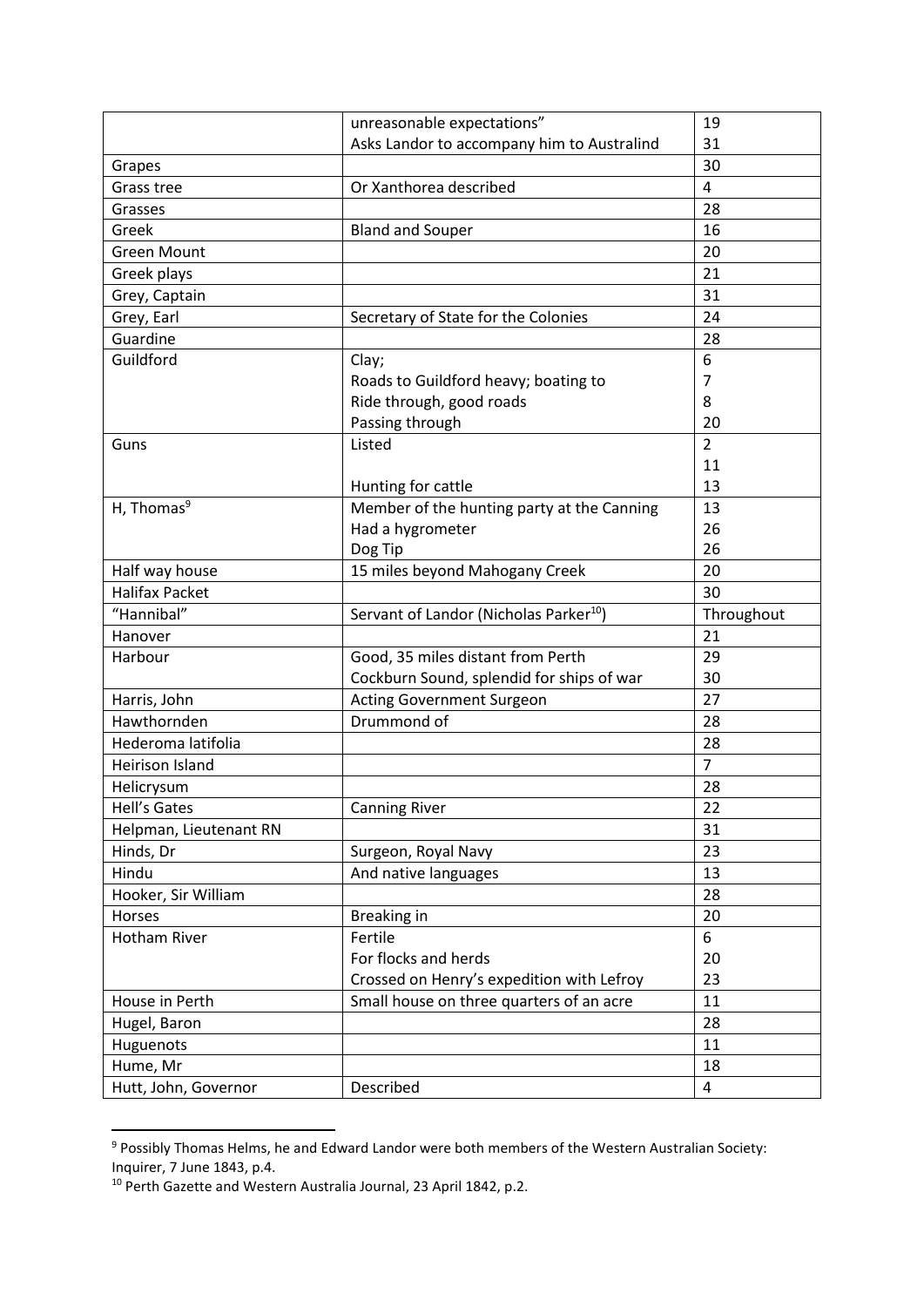|                                      | Trip to Australind with him                    | 31             |
|--------------------------------------|------------------------------------------------|----------------|
| <b>Hutt River</b>                    |                                                | 31             |
| <b>Hyde Park</b>                     |                                                | 31             |
| Iguana or Guana                      |                                                | 13             |
| <b>Illustrated London News</b>       | Four months old                                | 10             |
| Impounding                           | Right of                                       | 11             |
| India                                | And horses                                     | 29             |
|                                      | Proximity                                      | 30             |
| <b>Indian Coolie</b>                 | Cooking, see Mooto                             | 20             |
| Inquirer                             |                                                | 28             |
| Irish woman                          | Who complained to the Governnor <sup>11</sup>  | 19             |
| Iron                                 |                                                | 25, 30         |
| Iron stone range                     | Between Green Mount and York                   | 20             |
| <b>Israelites</b>                    |                                                | 21             |
| James                                | To mind the hut                                | 21             |
| Jarra tree                           | Near Mahogany Creek                            | 20             |
|                                      | Description of potential, qualities            | 30             |
|                                      | See post script after 31                       |                |
| Jarra-wood                           | Used for fires                                 | 10             |
| John                                 | Helping look after the sheep                   | 21             |
| Johnson, JM                          |                                                | 27             |
| Jonathan?                            | Son of parents who rented a house a quarter of | 5              |
|                                      | a mile from Cantonment House, and who          |                |
|                                      | accompanies Edward shooting birds              |                |
| Jury                                 | A Colonial jury                                | 6              |
| Kangaroo                             | Varieties                                      | 13             |
|                                      | Myth                                           | 17             |
|                                      | Hunt by aborigines                             | 17             |
|                                      | Eating a saddle of kangaroo                    | 20             |
|                                      | Killed by dogs                                 | 20, 21         |
|                                      | Soup                                           | 21             |
|                                      | Common to Western and South Australia          | 23             |
|                                      | How the foetus is produced                     | 26             |
|                                      | Hunt, with dogs                                | 26             |
|                                      | Power of                                       | 26             |
|                                      | <b>Refer Marmine</b>                           | 28             |
|                                      | Hunting                                        | 29             |
| Kangaroo rat                         | Larger than bandicoots                         | $\overline{7}$ |
|                                      | Common to Western and South Australia          | 23             |
| Kendell, J & Co                      | Leeds cabinet makers                           | 30             |
| King, Captain                        |                                                | 31             |
| King George Sound                    | No clergyman                                   | 9              |
|                                      | Iguana                                         | 13             |
| Knight, Nathan or Mr K <sup>12</sup> |                                                | 21             |
| Koikuenup Range                      |                                                | 23             |
| <b>Kukire</b>                        |                                                | 28             |
| Labour                               | Cost of                                        | 24, 31         |
| Lake Lefroy                          |                                                | 23             |

 $11$  Called Maria Martin, a fictitious name, being the name of a woman murdered in 1827 in Suffolk

1

<sup>&</sup>lt;sup>12</sup> Business partner of the Landors in sheep farming.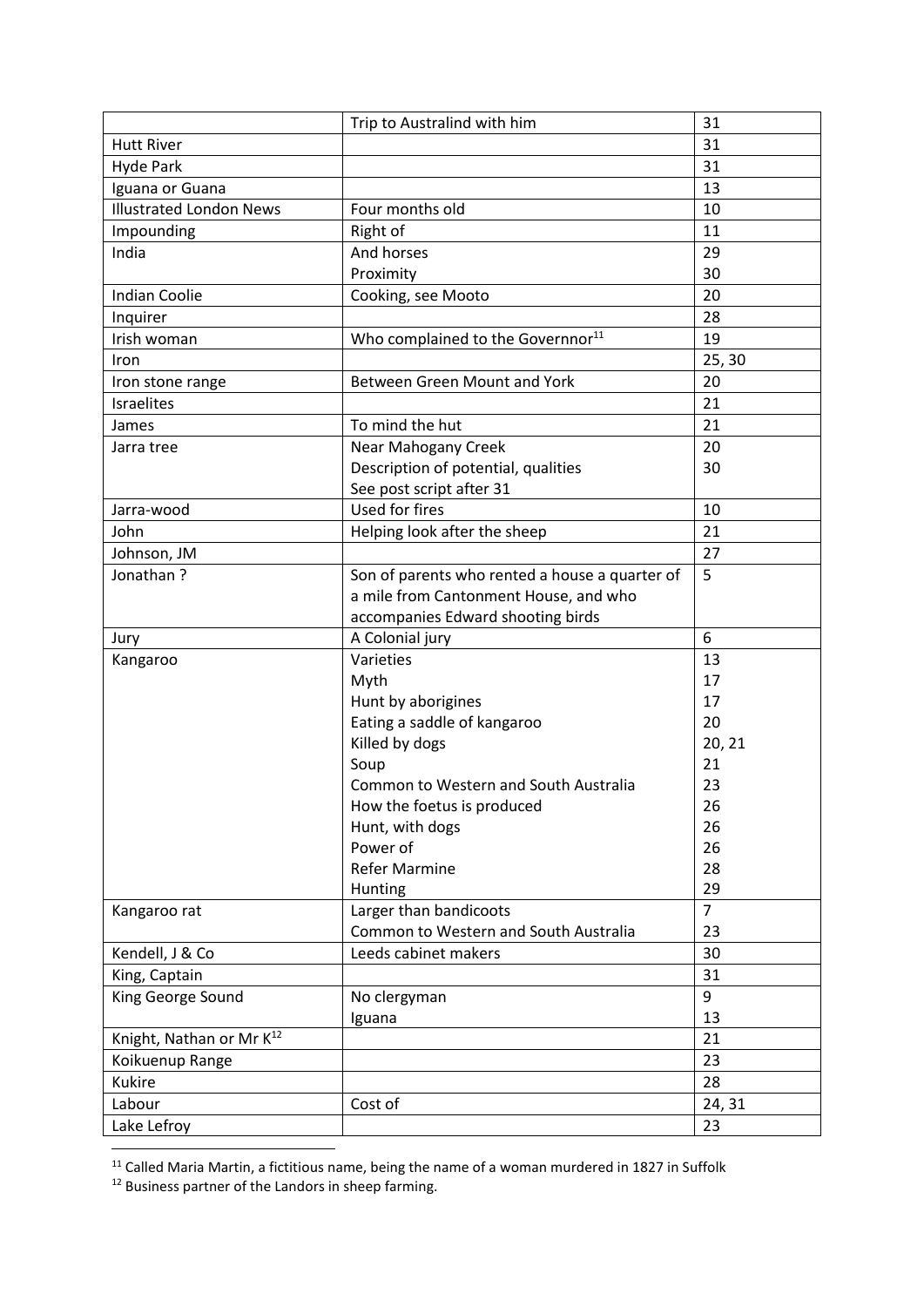| Lake Torrens            |                                                    | 23             |
|-------------------------|----------------------------------------------------|----------------|
| Lambs                   | <b>Dressing</b>                                    | 21             |
| Land                    | Purchase policy                                    | 24             |
|                         | Grants, value                                      | 29             |
|                         | Discussion of prices                               | 31             |
| Landor, Edward          | "sentenced to death by three eminent               | $\overline{2}$ |
|                         | physicians" a few years ago                        |                |
|                         | Looking after sheep would do his health more       |                |
|                         | good than sitting in Court                         | 21             |
|                         | The richest brother but never comes to look at     |                |
|                         | his flock (quoting George)                         | 21             |
| Landor, George          | Younger brother, 17, wanted to become a priest     |                |
|                         | and go to Oxford                                   | $\overline{2}$ |
|                         | Notes on sheep farming                             | 21             |
|                         | Cries                                              | 21             |
| Landor, Henry           | Elder brother, came with Edward to "watch his      | $\overline{2}$ |
|                         | case" (as a doctor) and wanted to "realise the     |                |
|                         | pleasures of rural life in Australia"              |                |
|                         | Attribution                                        | 16             |
|                         | Arrives at the sheep bringing books                | 21             |
|                         | Expedition with Lefroy                             | 23             |
| Lasiopetalum            |                                                    | 28             |
| Latour, Colonel         |                                                    | 31             |
| Launceston              |                                                    | 30             |
| Law of England          | Application to aboriginal people, no conquest,     |                |
|                         | but simply occupancy <sup>13</sup>                 | 15             |
| Lawrence, Mr            | Study of races of North America                    | 16             |
| Lawrencella rosea       |                                                    | 28             |
| Lead                    |                                                    | 23             |
| Lefroy, Maxwell         | <b>Exploration east</b>                            | 23             |
| Legal proceedings       | People compelled to sell their crops at a loss     | 9              |
|                         | If a bull eats your turnips                        | 19             |
| leguminosae             | Poisonous to sheep and cattle                      | 29             |
| Leschenault             | Estuary storm                                      | 22             |
| Lignite                 |                                                    | 23             |
| Lindley, Dr             |                                                    | 28             |
| Lizards                 |                                                    | 13             |
| Limestone and sandstone | Near the coast                                     | 13             |
| Liverpool               | Lunatic asylum (see White)                         | 16             |
| Lloyds                  |                                                    | 30             |
| Lombardy                |                                                    | 16             |
| Lost                    | Fear of being; example of soldier who walked in    | $\overline{7}$ |
|                         | circles, guided by friendly natives, another story |                |
|                         | of the man who followed the sun                    |                |
|                         | Edward lost in the Serpentine                      | 26             |
| Lyme Park               | Source of the Landor's dog Jezebel                 | $\overline{2}$ |
| Macaulay                |                                                    | 11             |
| Mackie, John            |                                                    | 28             |

<sup>&</sup>lt;sup>13</sup> Landor argued these principles in the case of Wiwar: Perth Gazette and Western Australian Journal, 8 January 1842, pp 2-3.

1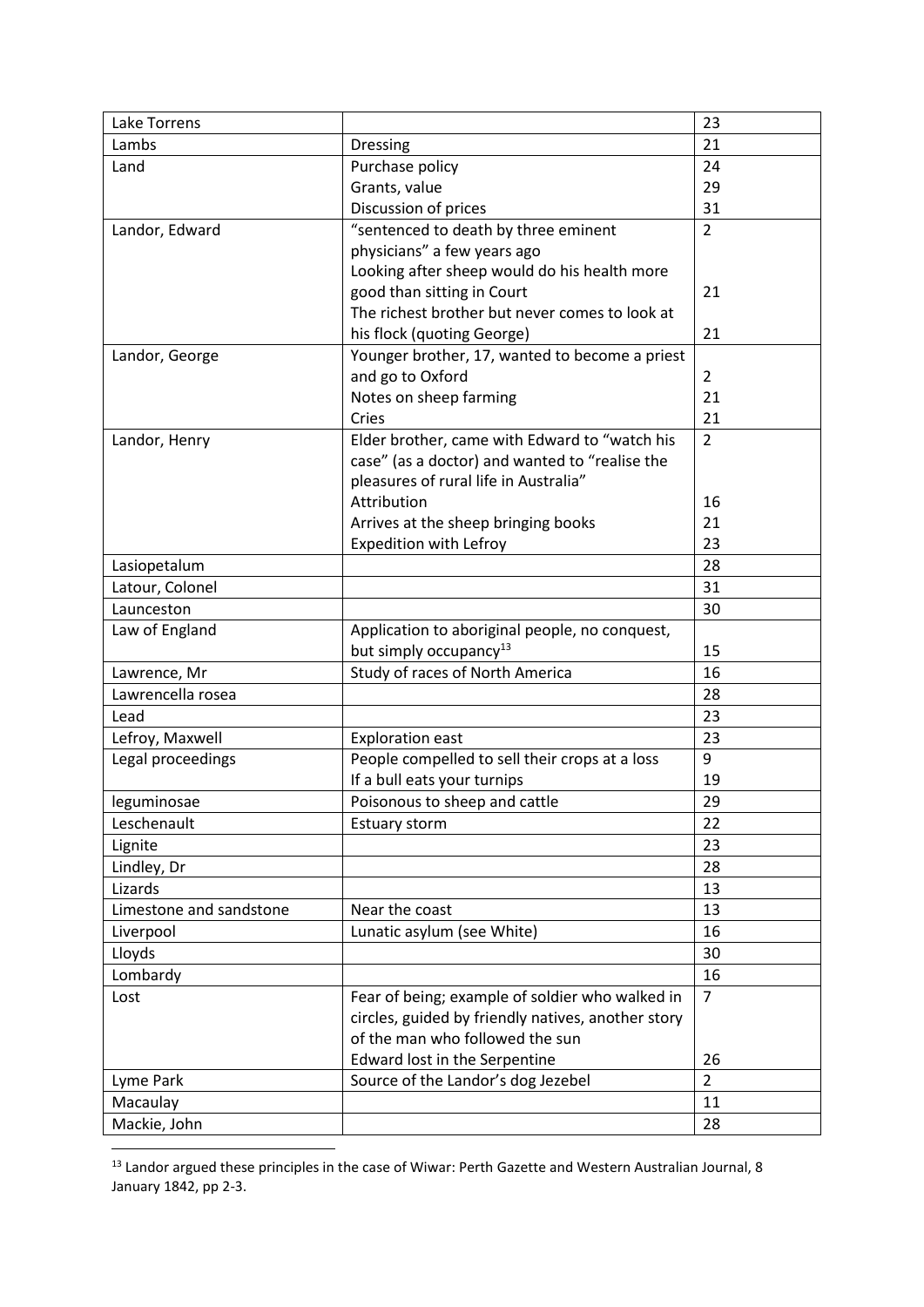| Madeira             |                                              | 30             |
|---------------------|----------------------------------------------|----------------|
| Madden RR           | Quoted                                       | $\overline{7}$ |
| Madge               |                                              | 28             |
| Madrepores          |                                              | 23             |
| Magnesium limestone |                                              | 23             |
| Mahogany Creek      | Wayside house described                      | 20             |
| Maid of Athens      | shipwreck                                    | 25             |
| Mail                | Issues                                       | 25             |
| Malays              | Compared with aborigines                     | 16             |
| Manch               |                                              | 23             |
| Mandurah            |                                              | 31             |
| <b>Mangles Bay</b>  | Fine anchorage                               | $\overline{4}$ |
| Manglesia           |                                              | 28             |
| Mangonah            | Home of Nash                                 | 20             |
| Manna               |                                              | 28             |
| Manure              |                                              | 11             |
|                     | Land wants for manure                        | 30             |
| Maradine            | lake                                         | 28             |
| Marnine             | Aboriginal name for a dark coloured kangaroo | 28             |
| Martha Ridgway      | Shipwreck                                    | 25             |
| Martin, Maria       | Refer to Irish woman                         | 19             |
| Matailgarring       |                                              | 28             |
| <b>Mauritius</b>    | Fish exported to                             | 30             |
| Mayo, Professor     |                                              | 16             |
| megapodii           |                                              | 25             |
| Melville Water      | Many drownings;                              | 6              |
|                     | Boating through to Guildford                 | $\overline{7}$ |
|                     | <b>Boating</b>                               | 11             |
|                     | Glimpses                                     | 13             |
|                     | Described                                    | 22             |
| Mercurial ointment  | For the sheep                                | 21             |
| Mesembryanthemum    | Like a gooseberry                            | 28             |
| Middle Swan         | Like an English country park                 | 8              |
| Milanese            | <b>Black hair</b>                            | 16             |
| Milligen, William   | Surgeon 6 <sup>th</sup> Dragoons             | 27             |
| Mitchell, Rev J     | Views on aboriginal language                 | 13             |
| Mocha Weir          |                                              | 31             |
| Money               | Lack of                                      | 8              |
|                     | Non acquisition of                           | 10             |
|                     | Impoverished Colony, difficult to raise 500  |                |
|                     | pound tax                                    | 18             |
|                     | Scarcity of                                  | 20             |
|                     | Colonists are always poor                    | 24             |
| Moon                |                                              | 26             |
| Moore, Samuel       | Visit to house of at Guildford for dinner    | 8              |
| Moore River         |                                              | 28             |
|                     | Lakes to the north                           | 28             |
| Mooto               |                                              | 20             |
| Moral observations  | See storekeepers                             | 9              |
| Moreton Bay         |                                              | 25             |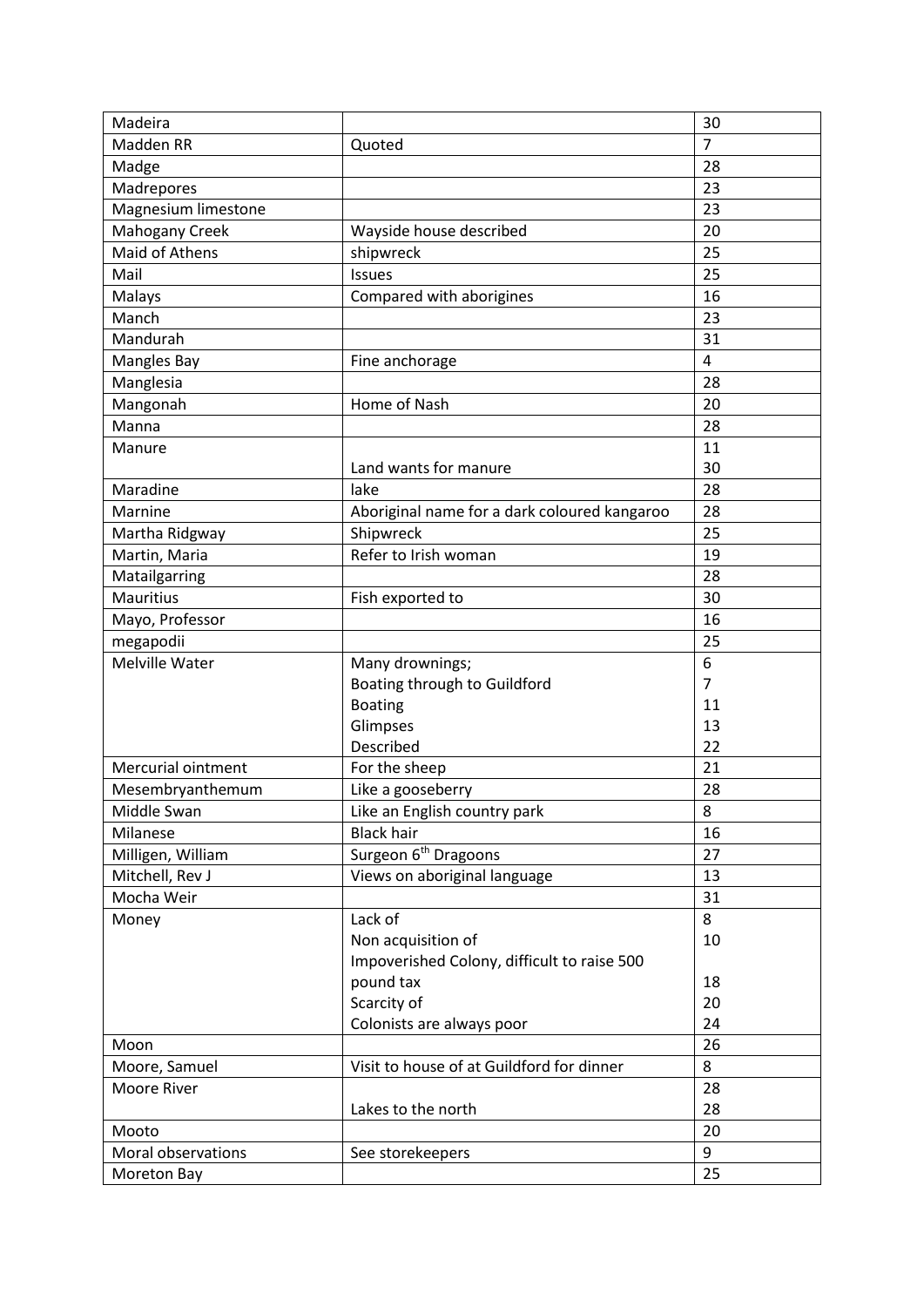| Morna nitida         |                                                                        | 28     |
|----------------------|------------------------------------------------------------------------|--------|
| Mosquitoes           |                                                                        | 21     |
| Mount Bakewell       |                                                                        | 20     |
| <b>Mount Eliza</b>   |                                                                        | 13     |
| <b>Mount Fairfax</b> |                                                                        | 31     |
| <b>Mount Gambier</b> |                                                                        | 23     |
| Mount Heathcote      |                                                                        | 28     |
| Mount Henry          |                                                                        | 22     |
| Mount Victoria       |                                                                        | 25     |
| Mouran pool          |                                                                        | 28     |
| Mungat               | Raspberry Jam tree common to Western and<br>South Australia            | 23     |
| Mulatto              |                                                                        | 16     |
| Murarino             |                                                                        | 28     |
| Murray               |                                                                        | 17     |
| <b>Murray River</b>  | Horses to swim across, boatman                                         | 31     |
| Murrumbidgee         |                                                                        | 23     |
| Mushrooms            |                                                                        | 28     |
| Muston               | Helping with the sheep                                                 | 21     |
| Mutiny               | On ship on way to WA                                                   | 3      |
| Mutton               | Sixteen pence per pound                                                | 5      |
| Napier, Colonel      |                                                                        | 16     |
| Napoleon             |                                                                        | 26     |
| Nash, Richard West   | Lawyer and editor of the Inquirer, described                           | 20     |
|                      | House Mangonah                                                         | 20     |
|                      | Mentioned                                                              | 31     |
| Native cat           | Common to Western and South Australia                                  | 23     |
| Negro                | Compared with aborigines                                               | 16     |
| New England          |                                                                        | 23     |
| New Guinea           |                                                                        | 25     |
| New South Wales      |                                                                        | 30     |
|                      | No sandalwood                                                          | 30     |
| Newspapers           | English newspapers listed                                              | 10     |
|                      | Read with diligence but three months later                             | 18     |
| Nile                 | "The water of the Nile becomes pure again after<br>it has gone putrid" | 18     |
| Norfolk              | Pluck geese when well feathered                                        | 24     |
| Norman law           |                                                                        | 15     |
| Nornalup             |                                                                        | 23, 30 |
| Northam              | Fertile                                                                | 6      |
|                      | Suitable for grain                                                     | 20, 30 |
| Now                  | Form of brush turkey                                                   | 20     |
| Nugadrine            |                                                                        | 28     |
| Numbat               | Common to Western and South Australia                                  | 23     |
| Nuytsia floribunda   |                                                                        | 11     |
| Oak, African         |                                                                        | 30     |
| Objective            | Profits from sheep farming                                             | 2, 20  |
|                      | All his objectives listed at end                                       | 31     |
| Oedipus              |                                                                        | 21     |
| Olives               |                                                                        | 30     |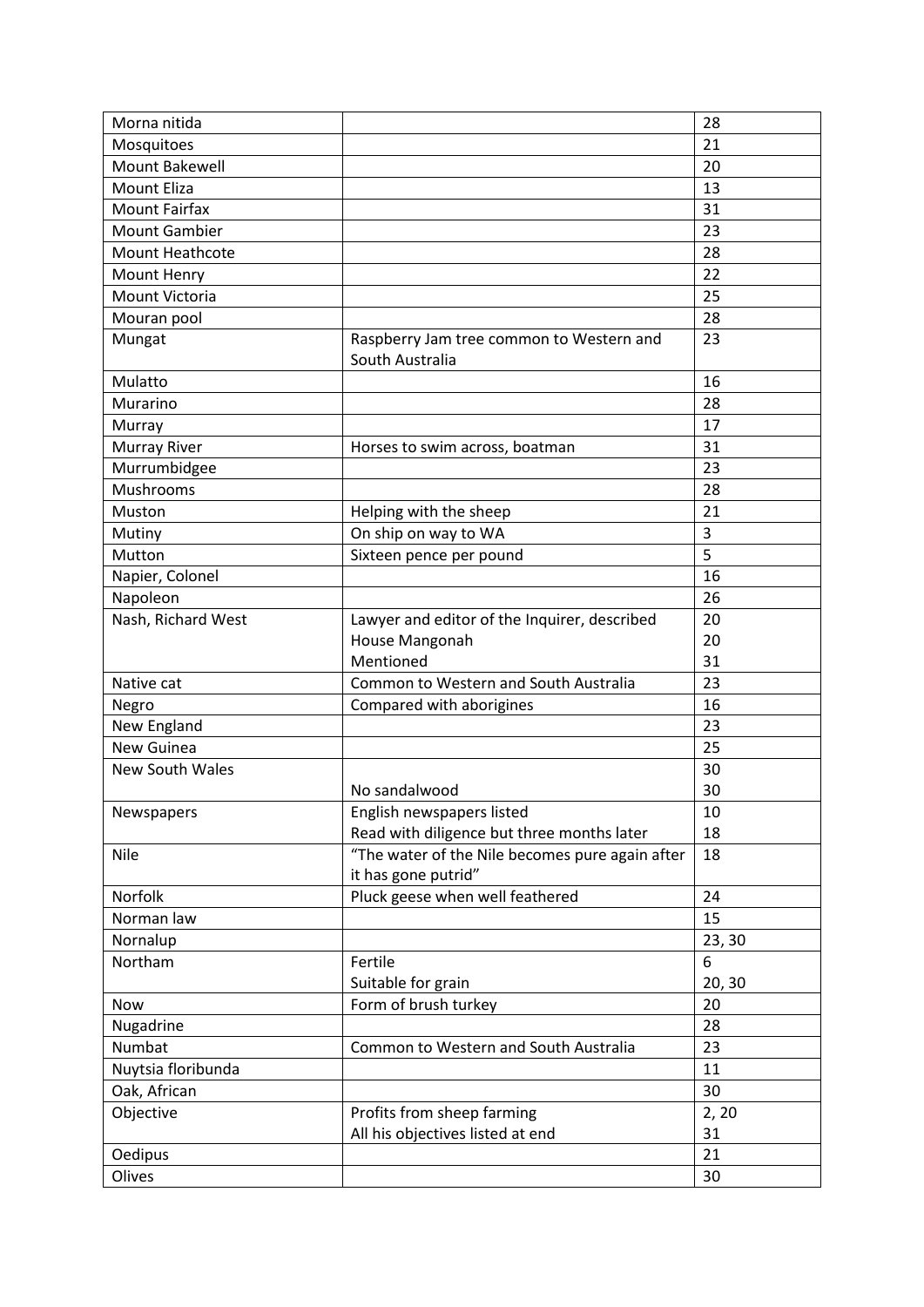| Oporto             |                                             | 30             |
|--------------------|---------------------------------------------|----------------|
| Opossum            | Common to Western and South Australia       | 23             |
| Ottomoacs          |                                             | 16             |
| Owen, Professor    |                                             | 16             |
|                    | The Now (bird)                              | 20             |
| Oxford             | George musings                              | 21             |
| Panza, Sancho      |                                             | 19             |
| Parrot             | Green, shot by George                       | 21             |
|                    | Common to Western and South Australia       | 23             |
| Patagonian pickaxe |                                             | 11             |
| Peel               | Thomas (the man with the monster grant of   |                |
|                    | 250,000 acres)                              | 29             |
| Pelicans           | At Melville Water                           | 22             |
| Peppermint Tree    | Used to make fork sticks to eat with        | 5              |
|                    | Leaves and smell                            | 30             |
| Perron, Captain    | French explorer and Heirison Island         | $\overline{7}$ |
|                    | Study of arm strength                       | 16             |
| perdrix            |                                             | 21             |
| Perth              | Country between Fremantle and Perth,        | $\overline{4}$ |
|                    | transition of seat of Government from       |                |
|                    | Fremantle;                                  | 4              |
|                    | Luxuriant gardens, fresh water from swamps; | 6              |
|                    | Upper portion built on sand, impassable;    | 6              |
|                    | St George's Tce                             | 6              |
|                    | United and cordial society                  | 6              |
|                    | Funeral and burial ground                   | 6              |
|                    | Perth water                                 | 7, 13, 22      |
|                    | Plan to manure the sand plains around       | 19             |
|                    | Weather                                     | 22             |
|                    | Evaporation and dryness in summer           | 26             |
| Philips, Mr        |                                             | 28             |
| Pianos             | Common in Western Australia as in England   | 8              |
|                    | Annen Polka                                 | 10             |
|                    | Wires used as bell-wires                    | 26             |
| Picris             |                                             | 28             |
| Pig disease        |                                             | 19             |
| pigs               | And different foods                         | 28             |
| Place Vendome      |                                             | 26             |
| Plague             |                                             | 21             |
| Platina            |                                             | 30             |
| Platypus           | Not common to Western and South Australia   | 23             |
| Plum               | local                                       | 28             |
| Point de Galle     | Ceylon                                      | 25             |
| Point Walter       | Alfred Waylen's house described             | $\overline{7}$ |
| Pollard, Mr        |                                             | 25             |
| Polka              | Continues to be danced                      | 10             |
| Pork               |                                             | 21             |
| Port Gladstone     | Naval Base in Cockburn Sound?               | 25             |
| Port Jackson       |                                             | 25             |
| Porto Praya Roads  | Stop on way to WA                           | $\overline{2}$ |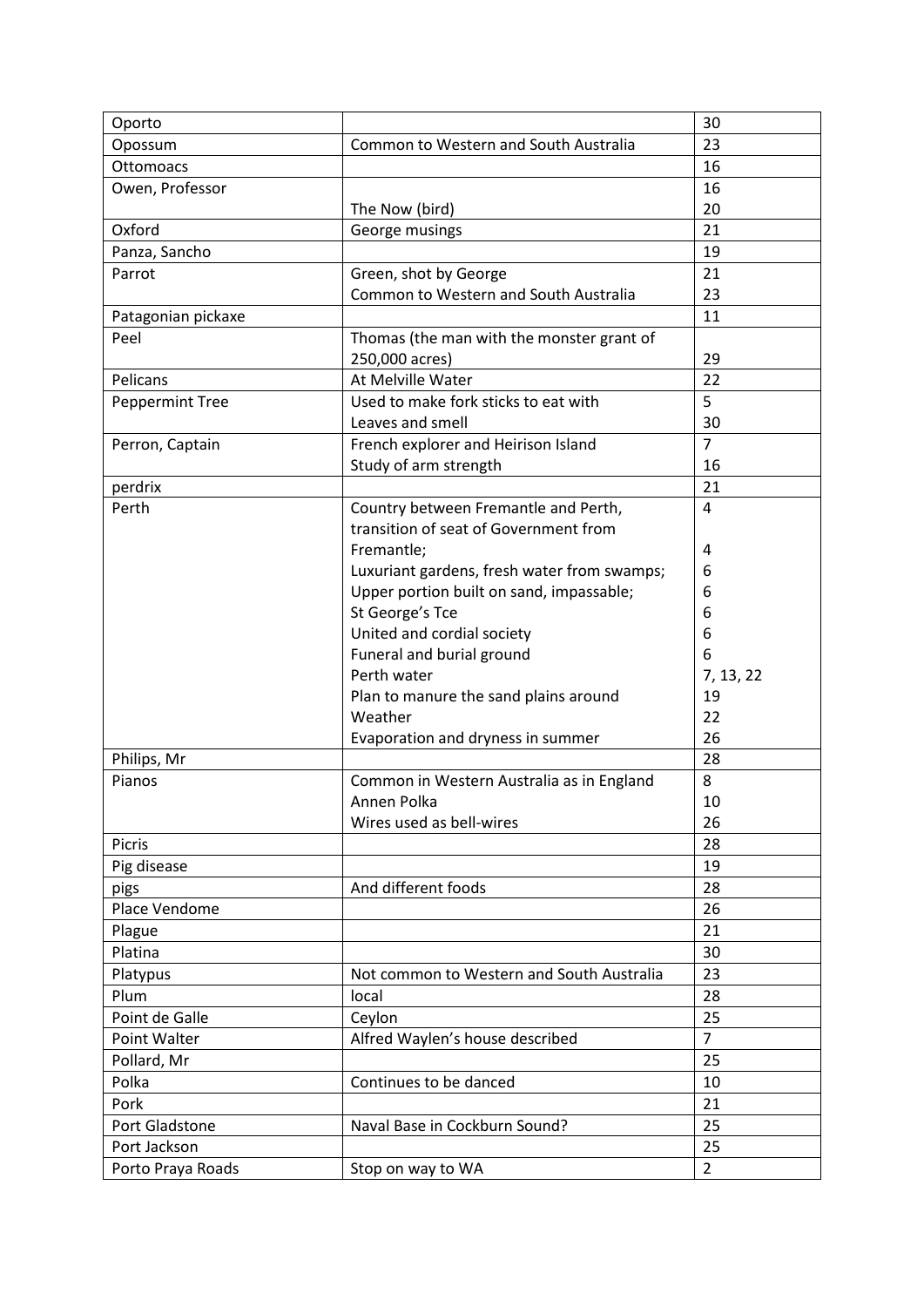| Port Phillip                |                                                | 24             |
|-----------------------------|------------------------------------------------|----------------|
| Post office                 | Maladministration of                           | 19             |
|                             | Post Master General                            | 25             |
| Poverty                     |                                                | 10             |
| Prinsep, WH                 | Breeding horses for India                      | 29             |
| Pritchard, Dr               |                                                | 16             |
| Pronaya                     |                                                | 28             |
| Prosecution                 | For killing chickens belonging to Andrews      | 11             |
| <b>Protector of Natives</b> |                                                | 15             |
|                             | Bland                                          | 20             |
| Provisions and supplies     | List of all the supplies brought by the Landor | $\overline{2}$ |
|                             | brothers from England;                         |                |
|                             | Sale at a profit                               | $\overline{7}$ |
| Punch                       |                                                | 10             |
|                             | George reading                                 | 21             |
| Pyrenees                    |                                                | 16             |
| Quail                       | Common to Western and South Australia          | 23             |
| <b>Quarterly Review</b>     |                                                | 10             |
| <b>Quarter Sessions</b>     |                                                | 20             |
| Quartz                      |                                                | 28             |
| Quinn, Michael              | Refer to footnote re Michael Blake             | 12             |
| Rammed earth                | conctruction                                   | 30             |
| Raspberry jam               | <b>Tree</b>                                    | 30             |
| Rat, Norway                 |                                                | 28             |
| Ravens                      | "He who beneficently feeds the ravens will not |                |
|                             | neglect the rooks or the drones".              | 8              |
| Reaping machine             | <b>Introduced from South Australia</b>         | 8              |
| <b>Red Indians</b>          |                                                | 25             |
| Redgums                     | <b>Between Perth and Fremantle</b>             | 4              |
| Registrar general           |                                                | 27             |
| <b>Remission tickets</b>    |                                                | 24             |
| Respectability              | Character is the lifeblood of an Englishman    | 10             |
| Restiaceae                  |                                                | 28             |
| Rhodanthe Manglesii         |                                                | 28             |
| Ringbarking                 | Trees to kill them                             | 8              |
| Roads                       | Road to Perth a track of sand, banksia trees   | 6              |
|                             | Defective roads                                | 19             |
|                             | Romans                                         | 24             |
| Rockingham                  | Request for a botanical garden                 | 19             |
| Roe                         | Surveyor General                               | 23             |
| Rose d'Albret               | A book                                         | 21             |
| Romans                      | Good roads                                     | 24             |
| Rottnest                    | Visit; prison for aborigines, cultivation      | $\overline{4}$ |
|                             | Ships would arrive around Rottnest             | 14             |
|                             | Prison for life                                | 15             |
| Round house                 | Gaol                                           | $\overline{4}$ |
| Russell, Lord John          |                                                | 31             |
| Sailing                     | Melville Water, drownings                      | 6              |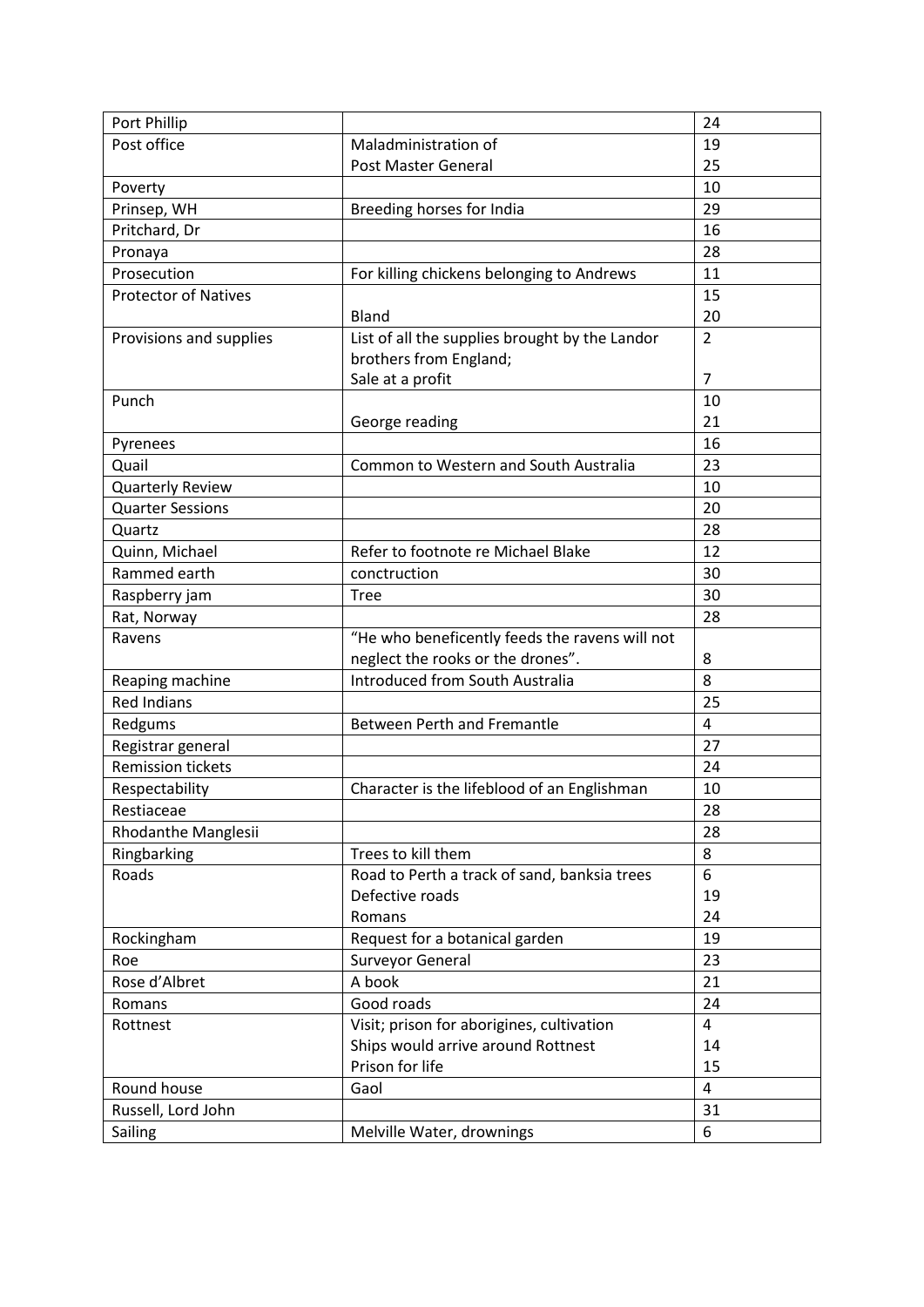| <b>Sailors</b>                  | Runaway from the ship they arrived on <sup>14</sup> | 20             |
|---------------------------------|-----------------------------------------------------|----------------|
| Sandalwood                      | Unique, market, prices                              | 30             |
| Sandflies                       |                                                     | 21             |
| <b>Saurians</b>                 | Age of the                                          | 13             |
| Schools                         | No free schools                                     | 9              |
| Scrophularinae                  |                                                     | 28             |
| Scully, Captain                 | Government Resident, Moore River                    | 28             |
| Sea breeze                      | Impossible to get down Melville Water in the        | $\overline{7}$ |
|                                 | teeth of a strong sea-breeze                        |                |
| Seabirds                        | Cormorants                                          | 4              |
| Seaweeds                        |                                                     | 28             |
| Secretary of State              | Countermands edicts of predecessor                  | 24             |
| Self government                 |                                                     | 24             |
| Serpentine                      |                                                     | 26             |
| <b>Settlers</b>                 | "Young men of good birth and gentlemanly            | 9              |
|                                 | spirit"                                             |                |
|                                 | Mature older settlers as driftwood                  | 10             |
| <b>Sharks</b>                   |                                                     | 30             |
| Sheep farming                   | Described, profitable if you attend in person       | 20             |
|                                 | Diary of shepherd                                   | 21             |
|                                 | Scabby sheep                                        | 21             |
|                                 | <b>Dressing lambs</b>                               | 21             |
|                                 | Areas suitable for found on expedition              | 23             |
| Sheep stealing                  | By aboriginal, shot                                 | 20             |
| <b>Shoal Point</b>              |                                                     | 31             |
| Sholl, WH                       | Government Surgeon                                  | 27             |
| Shooting birds                  | At a lake near Fremantle                            | 5              |
| Simon?                          | The Landors' head-man                               | 5              |
| Simson, AE                      | Fictitious name of person who lived at              | 14             |
|                                 | Woodman's Point                                     |                |
| Singapore (Sincapore)           |                                                     | 25, 30         |
| Singleton, F Corbet             |                                                     | 31             |
| Sir Charles Hardey's Islands    |                                                     | 25             |
| Skying, Captain                 |                                                     | 25             |
| Sister <sup>15</sup>            | Of the brothers, sends books                        | 21             |
| Smith, Mr Charles <sup>16</sup> | Of the half-way house, grave of child               | 20             |
| <b>Snappers</b>                 | Fish                                                | 30             |
| Social life                     | Conversation, newspapers                            | 10             |
| Solanum                         |                                                     | 28             |
| Solon                           | Governor as Colonial Solon                          | 19             |
| Souper                          | And Bland attacked at Green Mount                   | 20             |
| South Australia                 | Possible route to by lakes                          | 23             |
|                                 | Supported by a powerful company                     | 29             |
|                                 | No sandalwood                                       | 30             |
|                                 | Prosperity                                          | 35             |
| Sovereignty                     | Refer to Law of England                             | 15             |
|                                 |                                                     |                |

<sup>&</sup>lt;sup>14</sup> The Advocate: Rica Erickson, Dictionary of Western Australians.

<sup>&</sup>lt;sup>15</sup> Jane June Landor, born 1814.

<sup>&</sup>lt;sup>16</sup> Source: Rica Erickson, Dictionary of Western Australians.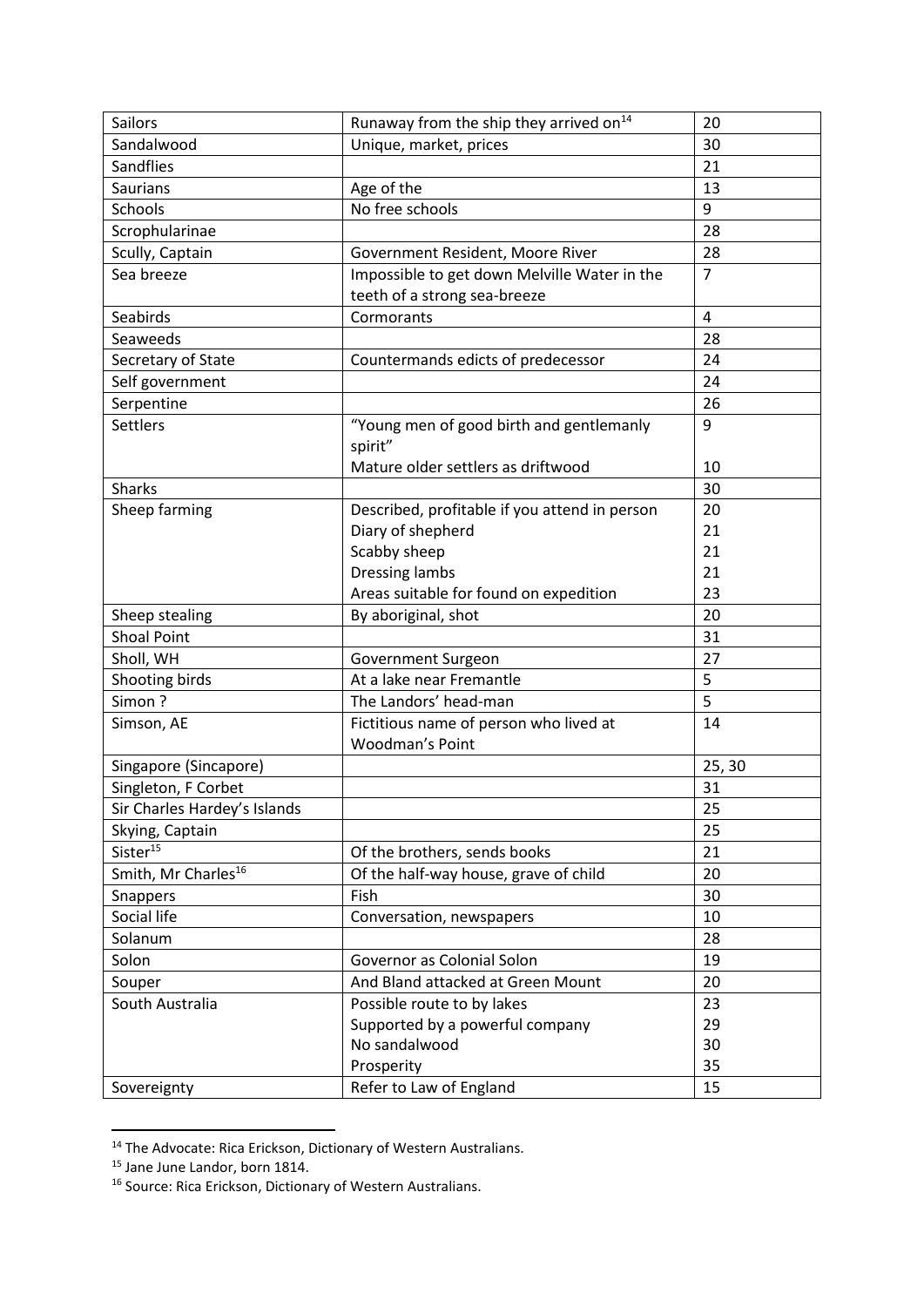| Sow-thistle         | Of Swan River                                      | 28             |
|---------------------|----------------------------------------------------|----------------|
| Soyer               |                                                    | 25             |
| Spaniards           |                                                    | 16             |
| Spencer's Gulf      |                                                    | 23             |
| Spirit licence      |                                                    | 19             |
| Squatting           |                                                    | 20             |
| Stanley, Lord       |                                                    | 24             |
| St Bartholomew      |                                                    | 11             |
| St Jago             | Passed on way to WA                                | $\overline{2}$ |
| St John's Church    | In York,, described                                | 20             |
| St George's Tce     |                                                    | 6              |
| St Ronan's Well     |                                                    | 20             |
| Stanley, Lord       | Quoted                                             | Preface        |
| Steam mail servies  | To Sydney                                          | 25             |
| Steam engine        | On Moore's property, grinding flour                | 8              |
| Stirling, Sir James | First sail up the river;                           | $\overline{7}$ |
|                     | Owner of Woodbridge                                | 8              |
|                     | Peel settlers                                      | 29             |
| Stokes, Captain     |                                                    | 31             |
| Stone, GF           | Colonial Registrar-General of Births, Marriages    | 27             |
|                     | and Deaths                                         |                |
| Storekeeper         | High charges; 200 to 500% profit                   | $\overline{7}$ |
|                     | Selfishness, the spirit of trade, mercantilism, to |                |
|                     | grasp at everything which is likely to benefit     |                |
|                     | himself, Yankeeism; cheating those who are too     |                |
|                     | stupid to look after their own interests           | 9              |
| <b>Stragglers</b>   | Rocks                                              | $\overline{4}$ |
| <b>Stripa</b>       | Genus                                              | 28             |
| Sturt, Captain      |                                                    | 23             |
| Sulphur, HMS        |                                                    | 27             |
| Sugar               | Price of                                           | 18             |
| Surveyor General    | And Maria Martin                                   | 19             |
| Swan River          | Bar of rocks, round house (gaol);                  | 4              |
|                     | Soil                                               | 6              |
| Swan River Mahogany | See Jarra                                          | 30             |
| Sweetman, Mr        |                                                    | 25             |
| <b>Swiss</b>        | Sandy or brown hair                                | 16             |
| Sydney              | Compared to Perth                                  | 6              |
|                     | Harbour                                            | 23             |
|                     | Port Phillip                                       | 24             |
| <b>Tailors</b>      | Fish                                               | 30             |
| Talegalla Lathami   | Brush turkey                                       | 20             |
| Tea                 |                                                    | 21             |
| Tea-tree bark       |                                                    | 28             |
| Teak                |                                                    | 30             |
| Teneriffe           |                                                    | 30             |
| Temperance ship     | Description;                                       | 3              |
|                     | <b>Trial regarding</b>                             | 6              |
| Thatch              | <b>Blackboy leaves</b>                             | 28             |
| Thysanotus          |                                                    | 28             |
|                     |                                                    |                |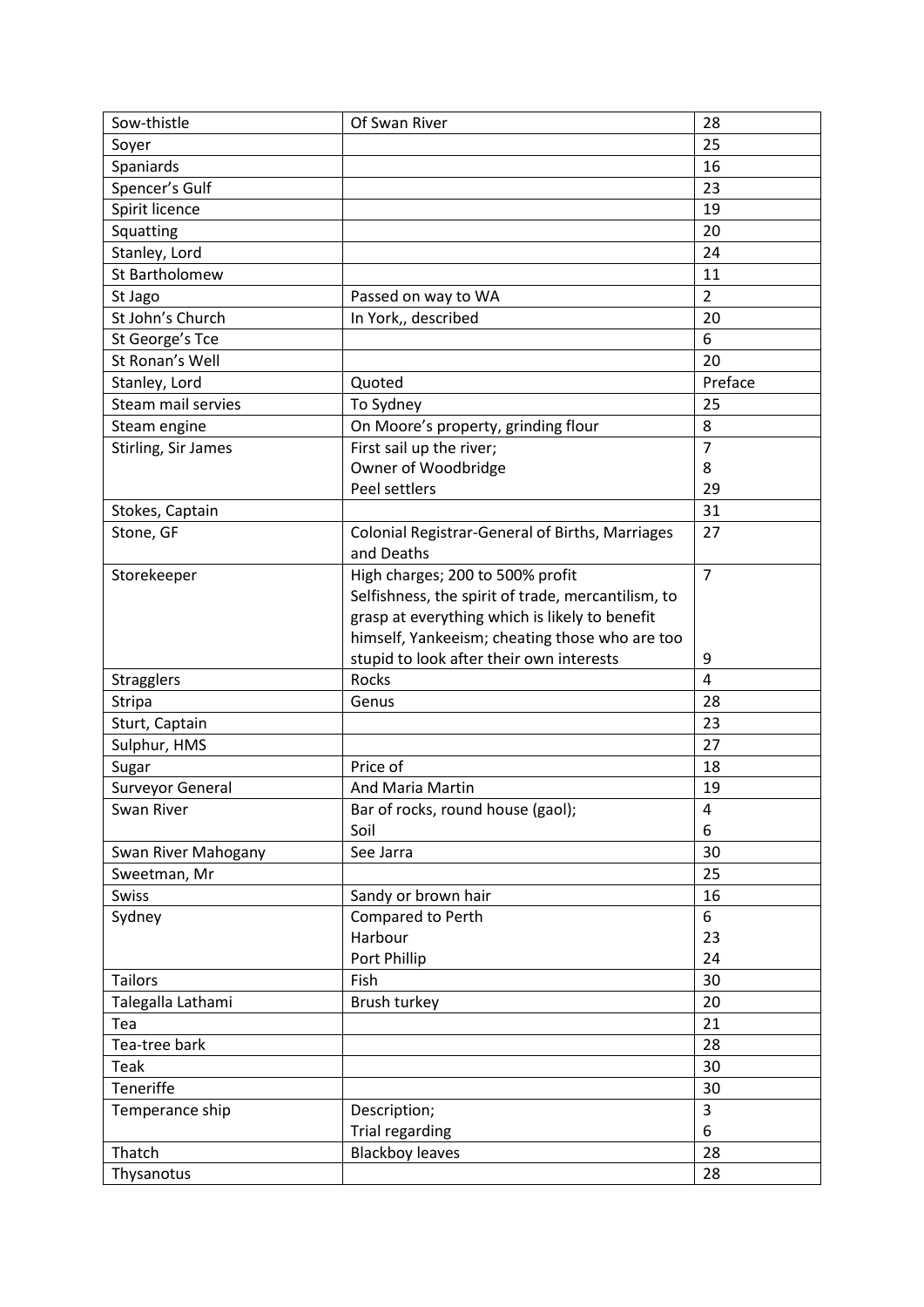| Timber trade               |                                                  | 24             |
|----------------------------|--------------------------------------------------|----------------|
| <b>Times</b>               |                                                  | 10             |
| Timor ponies               | Purchased; wild; acts of Council to control      | 6              |
| Tobacco                    | Duty on                                          | 19             |
|                            | Turkish; "sheep tobacco"                         | 21             |
| <b>Tonbridge Wells</b>     |                                                  | 30             |
| Toodyay                    |                                                  | 30             |
| <b>Torres Straits</b>      |                                                  | 25, 30         |
| Tortoise                   | Common to Western and South Australia            | 23             |
| Trial                      | Defending crew prosecuted by Captain             | 6              |
| Tridentifera               |                                                  | 28             |
| Trinidad                   | Visited on way to WA                             | $\overline{3}$ |
| Tuart (tooart)             | <b>Bunbury and the Vasse</b>                     | 30             |
| Turkey                     | Common to Western and South Australia            | 23             |
| Union jack                 |                                                  | 25             |
| <b>United States</b>       |                                                  | 25             |
| <b>Upper Swan</b>          | Like an English country park                     | 8              |
| Van Diemans Land           |                                                  | 25, 29, 30     |
| Vasse                      |                                                  | 28             |
|                            | Whales                                           | 30             |
|                            | Tuart tree                                       | 30             |
| Vasse apple                |                                                  | 28             |
| Vegetable garden           | Peas, beans                                      | 11             |
| Vegetables                 | Cheap                                            | 29             |
| Victoria                   | Queen                                            | 25             |
| Victoria Plains            | North of Toodyay                                 | 6              |
| Vishnu                     |                                                  | 20             |
| Viveash, Robert            |                                                  | 30             |
| Wakefield, Edward Gibbon   |                                                  | 31             |
| Waggon (artillery)         |                                                  | $\overline{7}$ |
| Waghorn, Lieut             |                                                  | 25             |
| Wangan Catta               | <b>Wizard Peak</b>                               | 28             |
| Water                      | Scarcity of, except at the end of winter         | 26             |
| Water-hen                  |                                                  | 28             |
| Wal-lyne-up                | Noongar mythological father                      | 17             |
| Wantley                    | Dragon of                                        | 10             |
| Wattle                     | <b>Canning River</b>                             | 13             |
| Waugul                     | Inhabits solitary pools                          | 17             |
| Waylen, Alfred             | House overlooking Melville Waster described      | $\overline{7}$ |
| Wealth                     | Only from diminution of competition              | $\mathbf{1}$   |
| Western, Lord              | Sold Edward four rams with curling horns         | $\overline{2}$ |
| Western Australia          | "insignificant in point of population, but       | $\overline{2}$ |
|                            | extremely important as to its geographic         |                |
|                            | position, and its prospects of future greatness" |                |
|                            | Safe to travel in                                | 8              |
|                            | "Our inheritance"                                | 13             |
|                            | "The geographical position of Western Australia  |                |
|                            | makes it one of the most desirable colonies of   |                |
|                            | the British Empire."                             | 30             |
| Western Australian Company |                                                  | 31             |